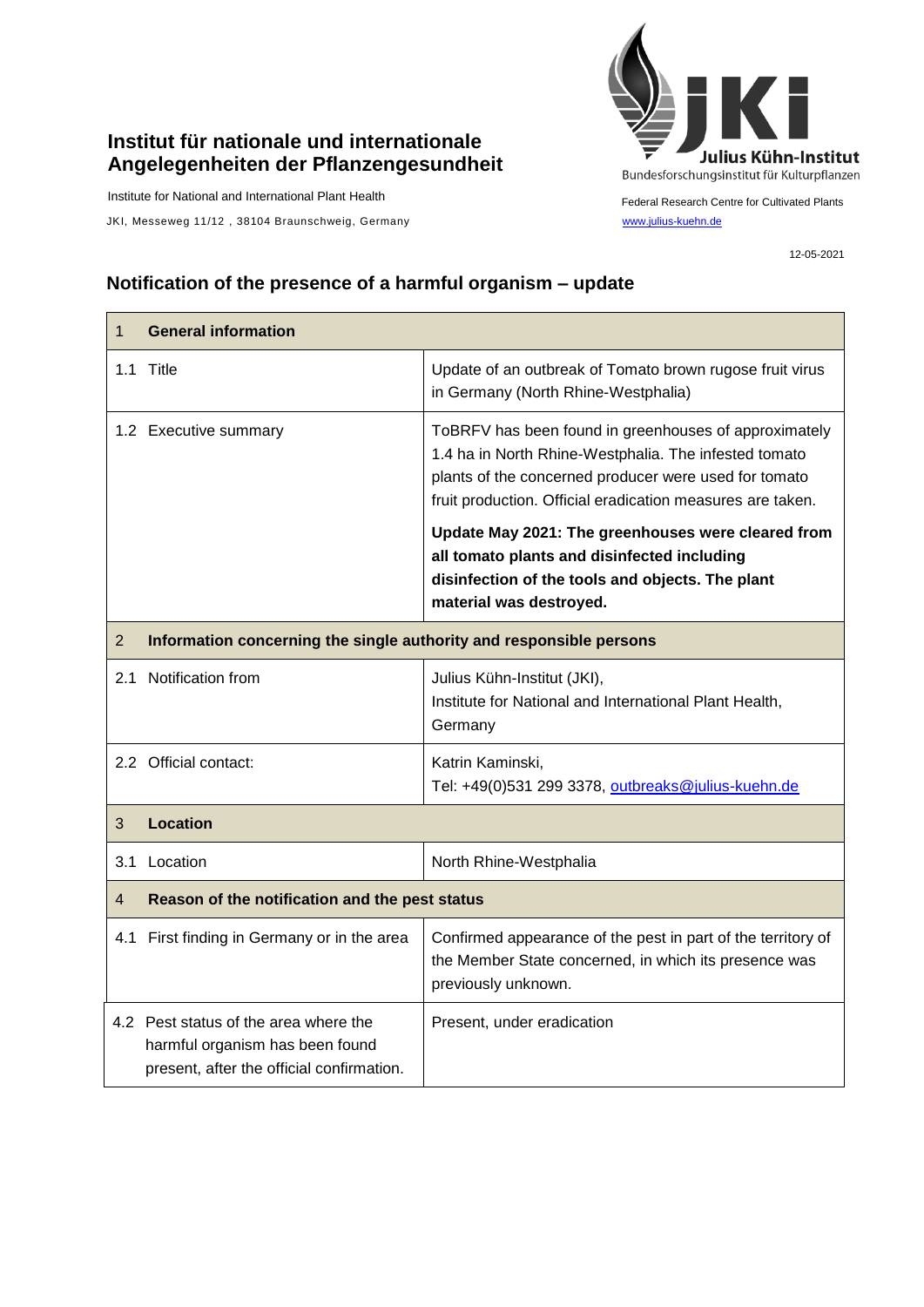|                | 4.3 Pest status in Germany before the<br>official confirmation of the presence, or<br>suspected presence, of the harmful<br>organism. | Present, under eradication                                                                                                                                      |
|----------------|---------------------------------------------------------------------------------------------------------------------------------------|-----------------------------------------------------------------------------------------------------------------------------------------------------------------|
|                | 4.4 Pest status in Germany after the<br>official confirmation of the presence of<br>the harmful organism.                             | Present, under eradication                                                                                                                                      |
| 5              | Finding, sampling, testing and confirmation of the harmful organism                                                                   |                                                                                                                                                                 |
| 5.1            | How the presence or appearance of<br>the harmful organism was found.                                                                  | Information submitted by professional operators,<br>laboratories or other persons.                                                                              |
|                | 5.2 Date of finding:                                                                                                                  | 19-10-2020                                                                                                                                                      |
|                | 5.3 Sampling for laboratory analysis.                                                                                                 | 21-10-2020                                                                                                                                                      |
|                | 5.4 Name and address of the Laboratory                                                                                                | Landwirtschaftskammer Nordrhein-Westfalen<br>Pflanzenschutzdienst                                                                                               |
|                |                                                                                                                                       | Gartenstraße 11                                                                                                                                                 |
|                |                                                                                                                                       | 50765 Köln/Auweiler                                                                                                                                             |
| $5.5^{\circ}$  | Diagnostic method                                                                                                                     | According to peer reviewed protocols.                                                                                                                           |
|                | 5.6 Date of official confirmation of the<br>harmful organism's identity.                                                              | 03-11-2020                                                                                                                                                      |
| 6              | Infested area, and the severity and source of the outbreak in that area                                                               |                                                                                                                                                                 |
| 6.1            | Size and delimitation of the infested<br>area.                                                                                        | 1.4 ha, number of infested plants not specified                                                                                                                 |
|                | 6.2 Characteristics of the infested area<br>and its vicinity.                                                                         | Physically closed conditions: greenhouse                                                                                                                        |
|                |                                                                                                                                       | Plants already planted, not to be reproduced or moved.                                                                                                          |
|                | 6.3 Host plants in the infested area and its<br>vicinity                                                                              | Solanum lycopersicum                                                                                                                                            |
|                | 6.4 Infested plant(s), plant product(s) and<br>other object(s).                                                                       | Solanum lycopersicum                                                                                                                                            |
| $\overline{7}$ | <b>Official phytosanitary measures</b>                                                                                                |                                                                                                                                                                 |
| 7.1            | Adoption of official phytosanitary<br>measures.                                                                                       | Official phytosanitary measures have been taken<br>inside the demarcated area.                                                                                  |
|                |                                                                                                                                       | Clearing the greenhouses of all tomato plants.<br>Destruction of the whole plant material. Disinfection of<br>all greenhouse surfaces and all objects that were |